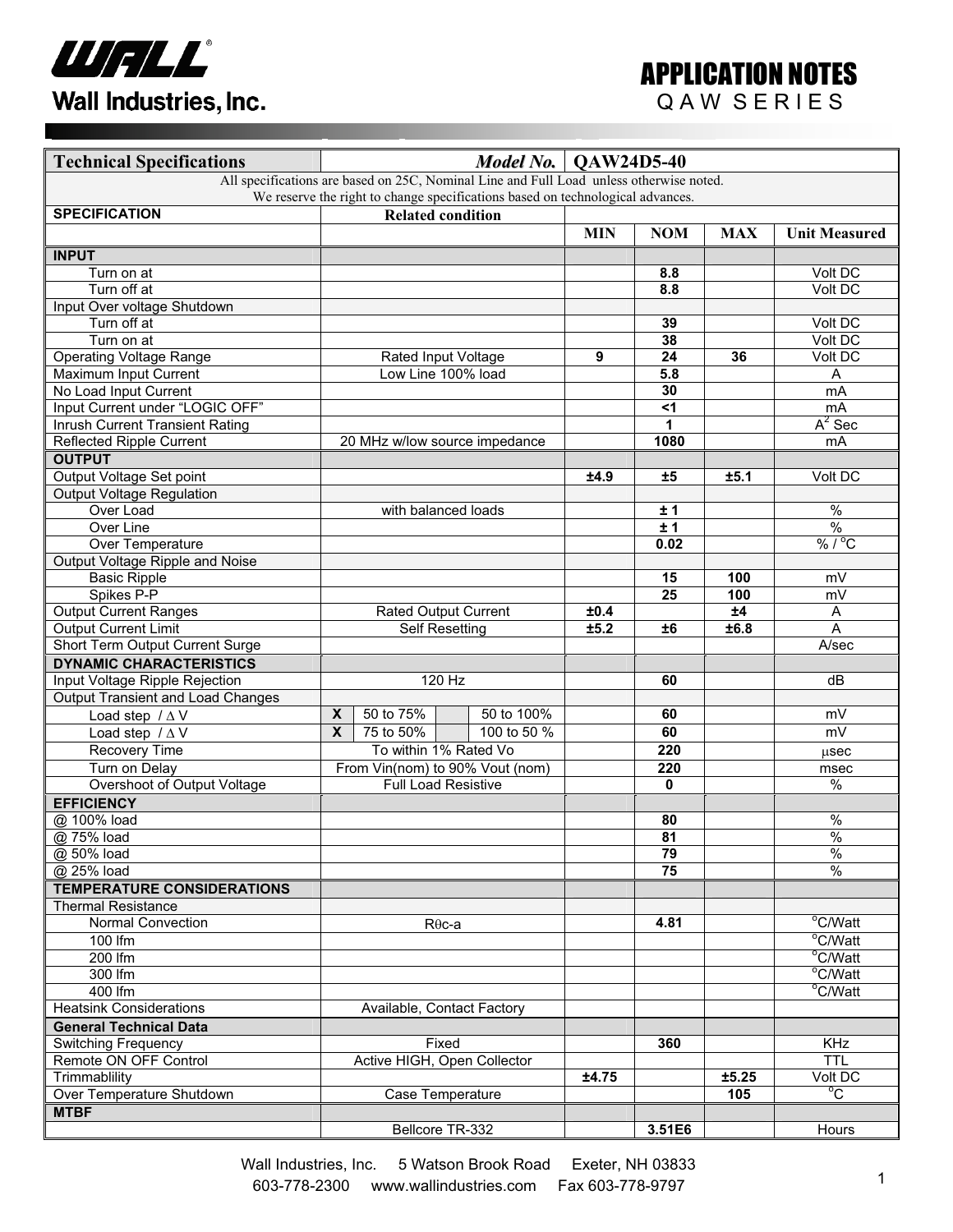

## APPLICATION NOTES QAW SERIES